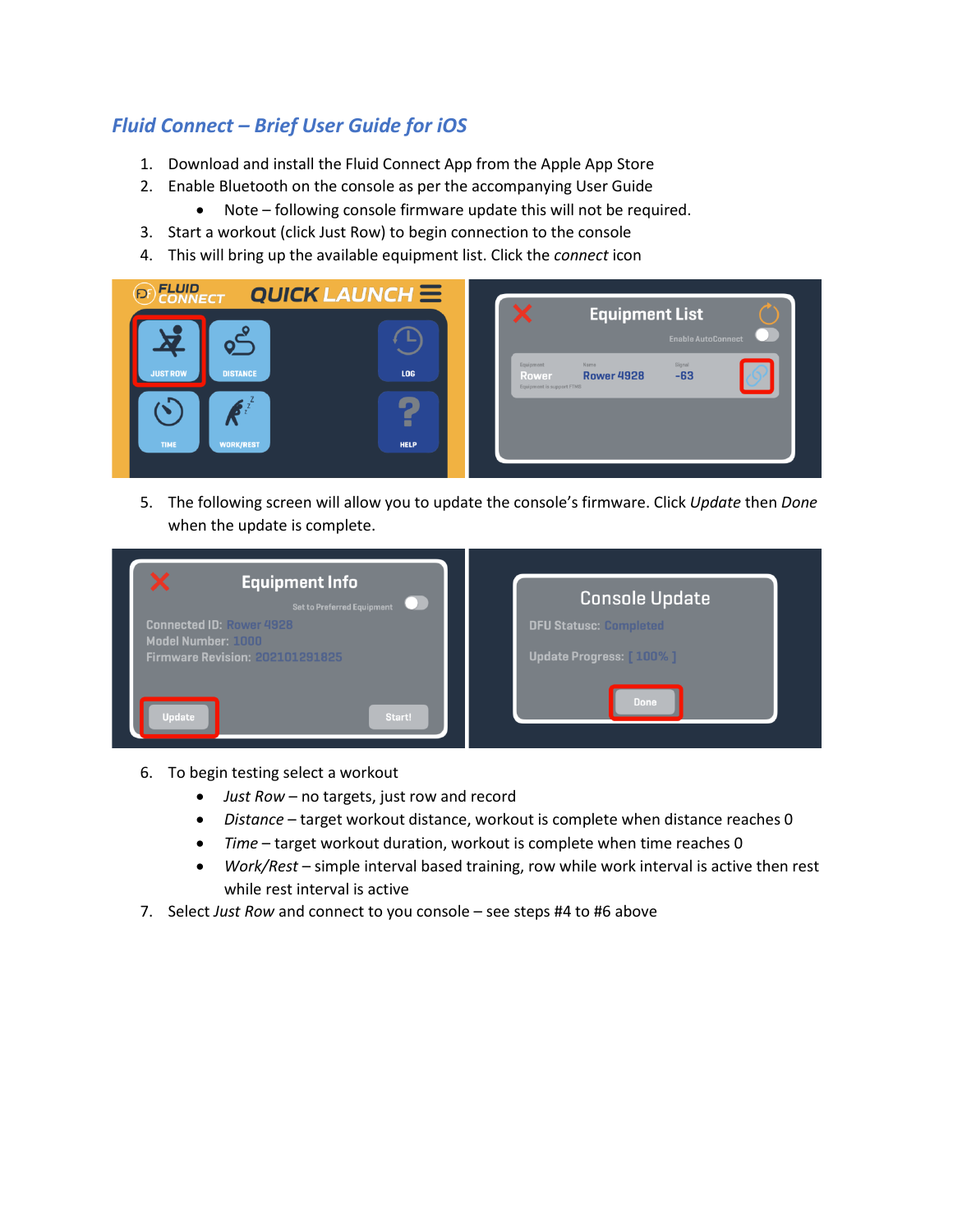

- 8. All workouts use a track with progress indicator showing progress, a readout showing number of laps or % workout complete (for Time & Distance), along with current resistance level, and workout specific information. To the left is a simple console style read out of session and stroke metrics.
- 9. Tap the workout specific area (Just Row only) to change what is indicated (Time, Split Time, Distance, etc.)
- 10. Click the lower tab to bring up an options menu. You can modify the workout parameters when applicable, reset your workout, or quit the workout.
- 11. Begin rowing and you will see the track update to show your progress. For targeted workouts, one lap is equivalent to the target, for other workouts it is equivalent to 500m



12. To view workout history, select *Log* on the Quick Launch page which will bring up a list of previously *saved* workouts.



- 13. Click on a workout to bring up details, or swipe left to delete the workout
- 14. Swipe left or right to move between charts and details